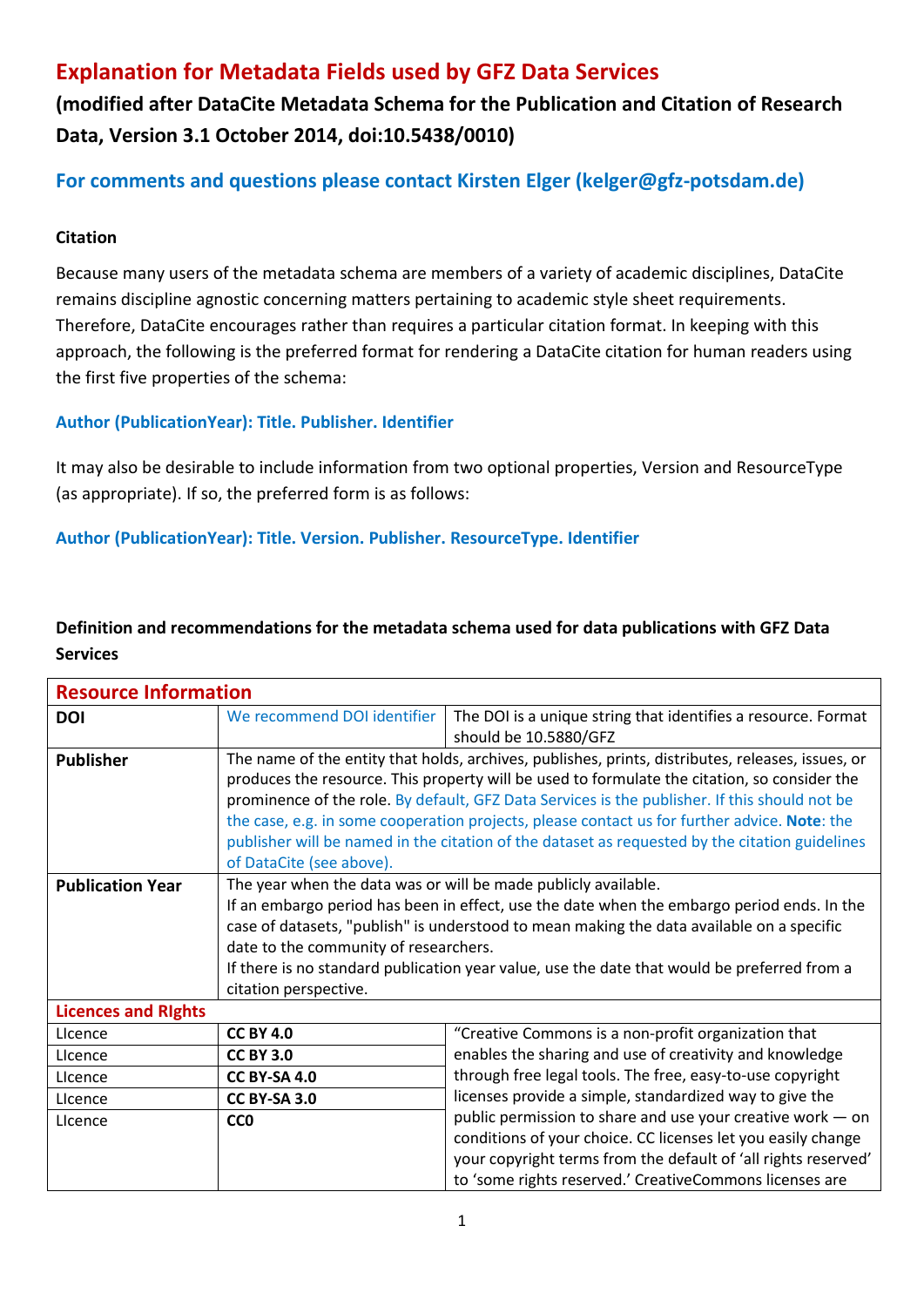|                          |                                                                                                   | not an alternative to copyright. They work alongside                                                 |  |
|--------------------------|---------------------------------------------------------------------------------------------------|------------------------------------------------------------------------------------------------------|--|
|                          |                                                                                                   | copyright and enable you to modify your copyright terms to                                           |  |
|                          |                                                                                                   | best suit your needs". (source: creativecommons.org)                                                 |  |
|                          |                                                                                                   | Whenever possible, we recommend to assign the freest                                                 |  |
|                          |                                                                                                   | licence "CC BY" to your data ("use it, change it, redistribute                                       |  |
|                          |                                                                                                   | it, but always name me as reference"), for some cases the                                            |  |
|                          |                                                                                                   | "attribution share alike" licence CC BY-SA (same as above,                                           |  |
|                          |                                                                                                   | but the data may only be redistributed under the same                                                |  |
|                          |                                                                                                   | licence), or CCO. We recommend the 4.0 version. "The CCO                                             |  |
|                          |                                                                                                   | licence is a tool to deliberately dedicate copyright-protected                                       |  |
|                          |                                                                                                   | works to the public domain. Thus, it is basically a waiver of                                        |  |
|                          |                                                                                                   | rights. Once it is in effect, a work belongs to the public                                           |  |
|                          |                                                                                                   | domain and can be used by anyone without any restrictions                                            |  |
|                          |                                                                                                   | or obligations. CCO is nothing but a standardised declaration                                        |  |
|                          |                                                                                                   | of such a waiver which can be used by anyone who wishes                                              |  |
|                          |                                                                                                   | to dedicate their work to the public domain." (source: Open                                          |  |
|                          |                                                                                                   | content - A practical guide to using Creative Commons                                                |  |
|                          |                                                                                                   | licences)                                                                                            |  |
|                          | Authors (persons and/or institutions), Contact, and Contributor                                   |                                                                                                      |  |
| <b>Authors Name</b>      | The main researchers involved in producing the data, or the authors of the publication, in        |                                                                                                      |  |
|                          |                                                                                                   | priority order. May be a corporate/institutional or personal name. The personal name                 |  |
|                          |                                                                                                   | format should be: family, given. Non-roman names may be transliterated according to the              |  |
|                          |                                                                                                   | ALA-LC schemes 10. Authors are named in the citation (in contrast to contributors)                   |  |
|                          |                                                                                                   | Note: if the Editor is to be credited in place of multiple creators, the Editor's name may be        |  |
|                          | supplied as Creator, with "(Ed.)" appended to the name.                                           |                                                                                                      |  |
| Role                     | Valid for authors and contributors, see below                                                     |                                                                                                      |  |
| Author ID Type/          | Due to varying spellings of author names it is difficult to find all works of a specific          |                                                                                                      |  |
| <b>Author Identifier</b> |                                                                                                   | researcher in catalogue systems. Several solutions were developed to cope with this                  |  |
|                          |                                                                                                   |                                                                                                      |  |
|                          |                                                                                                   | problem by assigning a unique identifier to authors and contributors of publications. You can        |  |
|                          |                                                                                                   | select here the type of solution you are using for identification (ORCID, INSI, Researcher ID,       |  |
|                          |                                                                                                   | Scopus). After selection enter your author identifier to the right.                                  |  |
| <b>Contact</b>           | See description of the role of                                                                    | May be a person or an institutional contact (e.g. Geofon                                             |  |
|                          | ContactPerson.                                                                                    | Data Centre, email: geofon@gfz-potsdam.de). This field                                               |  |
|                          |                                                                                                   | requires additional information (email, phone number as                                              |  |
|                          |                                                                                                   | appropriate) and is therefore more prominently presented                                             |  |
|                          |                                                                                                   | than other contributors. The contact person is also listed al                                        |  |
|                          |                                                                                                   | "contributor" with the role "contact person"                                                         |  |
| Contributor              |                                                                                                   | The institution or person responsible for collecting, managing, distributing, or otherwise           |  |
|                          |                                                                                                   | contributing to the development of the resource. The personal name format should be:                 |  |
|                          |                                                                                                   | family, given. Note: if contributor is used, the role of each contributor is mandatory (see          |  |
|                          |                                                                                                   | description of "Roles for Authors and Contributors" below). With "contributor" you have              |  |
|                          |                                                                                                   | the possibility to acknowledge additional persons or institutions related to the dataset but         |  |
|                          |                                                                                                   | which you would normally not mention as authors. These are not named in the citation, but            |  |
|                          |                                                                                                   | always related with the dataset and searchable as all the other metadata fields.                     |  |
| <b>ContactPerson</b>     | Roles for Authors and Contributors (mandatory if contributor is used)<br>Person with knowledge of | May also be "Point of Contact" in organization that                                                  |  |
|                          | how to access, troubleshoot,                                                                      | controls access to the resource, if that organization is                                             |  |
|                          | or otherwise field issues                                                                         | different from Publisher, Distributor, Data Manager                                                  |  |
|                          | related to the resource                                                                           |                                                                                                      |  |
| <b>DataCollector</b>     | Person/institution responsible                                                                    |                                                                                                      |  |
|                          | for finding,                                                                                      | May also use when crediting survey conductors,<br>interviewers, event or condition observers, person |  |
|                          | gathering/collecting data                                                                         | responsible for monitoring key instrument data.                                                      |  |
|                          | under the guidelines of the                                                                       |                                                                                                      |  |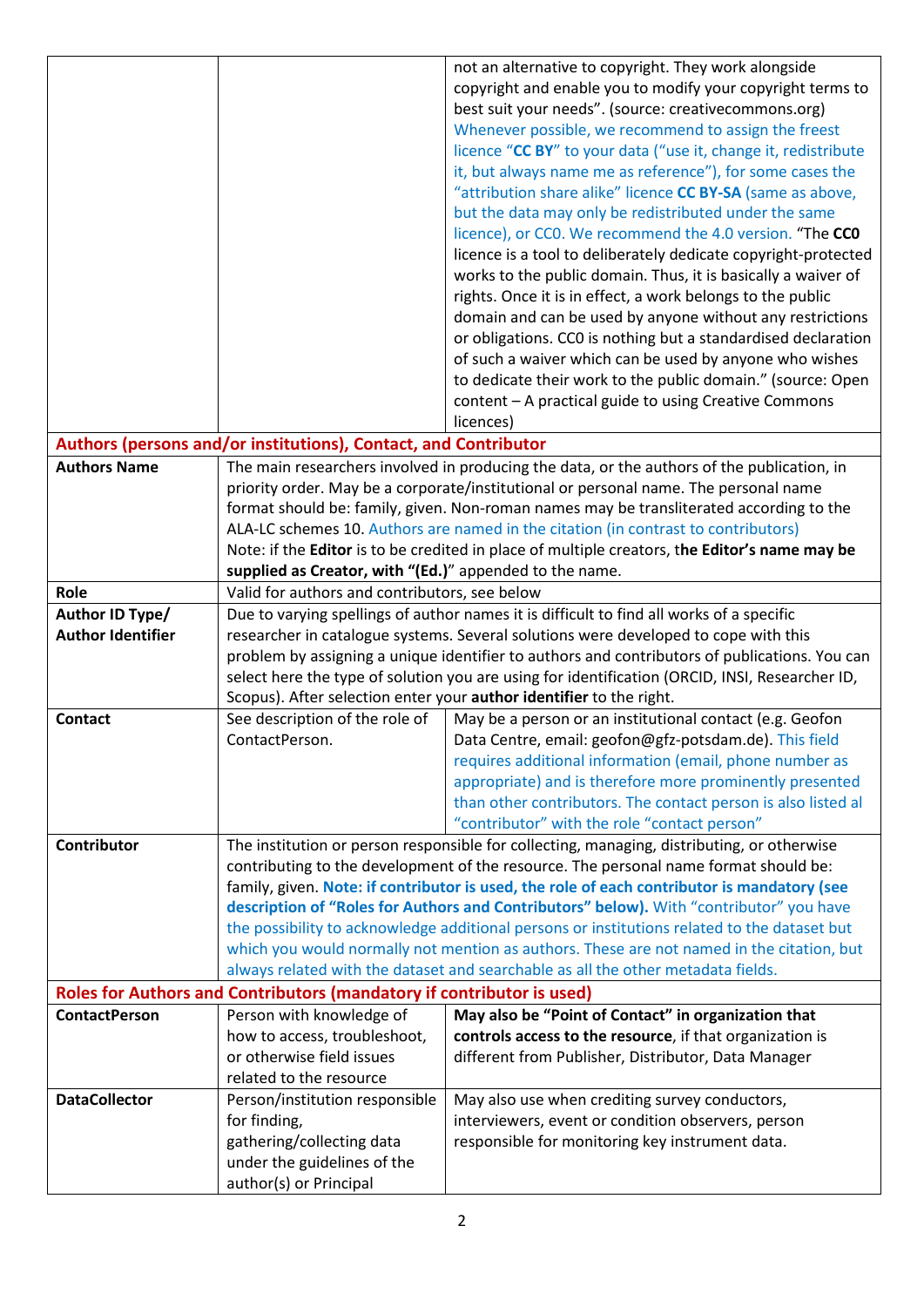|                           | Investigator (PI)                                                                                                                                                                                     |                                                                                                                                                                                                                                                                                                                                                                                                                                                                                        |
|---------------------------|-------------------------------------------------------------------------------------------------------------------------------------------------------------------------------------------------------|----------------------------------------------------------------------------------------------------------------------------------------------------------------------------------------------------------------------------------------------------------------------------------------------------------------------------------------------------------------------------------------------------------------------------------------------------------------------------------------|
| <b>DataCurator</b>        | Person tasked with reviewing,<br>enhancing, cleaning, or<br>standardizing metadata and<br>the associated data submitted<br>for storage, use, and<br>maintenance within a data<br>center or repository | While the "DataManager" is concerned with digital<br>maintenance, the DataCurators' role encompasses quality<br>assurance focused on content and metadata. This includes<br>checking whether the submitted dataset is complete, with<br>all files and components as described by submitter, whether<br>the metadata is standardized to appropriate systems and<br>schema, whether specialized metadata is needed to add<br>value and ensure access across disciplines, and determining |
|                           |                                                                                                                                                                                                       | how the metadata might map to search engines, database<br>products, and automated feeds.                                                                                                                                                                                                                                                                                                                                                                                               |
| <b>DataManager</b>        | Person (or organization with a<br>staff of data managers, such<br>as a data centre) responsible<br>for maintaining the finished<br>resource.                                                          | The work done by this person or organization ensures that<br>the resource is periodically "refreshed" in terms of<br>software/hardware support, is kept available or is protected<br>from unauthorized access, is stored in accordance with<br>industry standards, and is handled in accordance with the<br>records management requirements applicable to it.                                                                                                                          |
| <b>Distributor</b>        | Institution tasked with<br>responsibility to<br>generate/disseminate copies<br>of the resource in either<br>electronic or print form.                                                                 | Works stored in more than one archive/repository may<br>credit each as a distributor.                                                                                                                                                                                                                                                                                                                                                                                                  |
| <b>Editor</b>             | A person who oversees the<br>details related to the<br>publication format of the<br>resource.                                                                                                         | Note: if the Editor is to be credited in place of multiple<br>creators, the Editor's name may be supplied as Creator,<br>with "(Ed.)" appended to the name.                                                                                                                                                                                                                                                                                                                            |
| <b>Funder</b>             | Institution that provided<br>financial support for the<br>development of the resource.                                                                                                                | Recommended for discovery. Includes organizations that<br>provide funding via regular budget allocations, through<br>grants or awards                                                                                                                                                                                                                                                                                                                                                  |
| HostingInstitution        | Typically, the organization<br>allowing the resource to be<br>available on the internet<br>through the provision of its<br>hardware/software/operating<br>support.                                    | May also be used for an organization that stores the data<br>offline. Often a data centre (if that data centre is not the<br>"publisher" of the resource.). There may be two hosting<br>institutions if the data or work is stored in both.                                                                                                                                                                                                                                            |
| Producer                  | Typically a person or<br>organization responsible for<br>the artistry and form of a<br>media product.                                                                                                 | In the data industry, this may be a company "producing"<br>DVDs that package data for future dissemination by a<br>distributor.                                                                                                                                                                                                                                                                                                                                                        |
| ProjectLeader             | Person officially designated as<br>head of project team or<br>subproject team instrumental<br>in the work necessary to<br>development of the resource.                                                | The Project Leader is not "removed" from the work that<br>resulted in the resource; he or she remains intimately<br>involved throughout the life of the particular project team.                                                                                                                                                                                                                                                                                                       |
| ProjectManager            | Person officially designated as<br>manager of a project. Project<br>may consist of one or many<br>project teams and sub-teams.                                                                        | The manager of a project normally has more administrative<br>responsibility than actual work involvement.                                                                                                                                                                                                                                                                                                                                                                              |
| ProjectMember             | Person on the membership<br>list of a designated<br>project/project team.                                                                                                                             | This vocabulary may or may not indicate the quality,<br>quantity, or substance of the person's involvement.                                                                                                                                                                                                                                                                                                                                                                            |
| <b>RegistrationAgency</b> | Institution/organization<br>officially appointed by a<br>Registration Authority to                                                                                                                    | DataCite is a Registration Agency for the International DOI<br>Foundation (IDF). One of DataCite's tasks is to assign DOI<br>prefixes to the allocating agents who then assign the full,                                                                                                                                                                                                                                                                                               |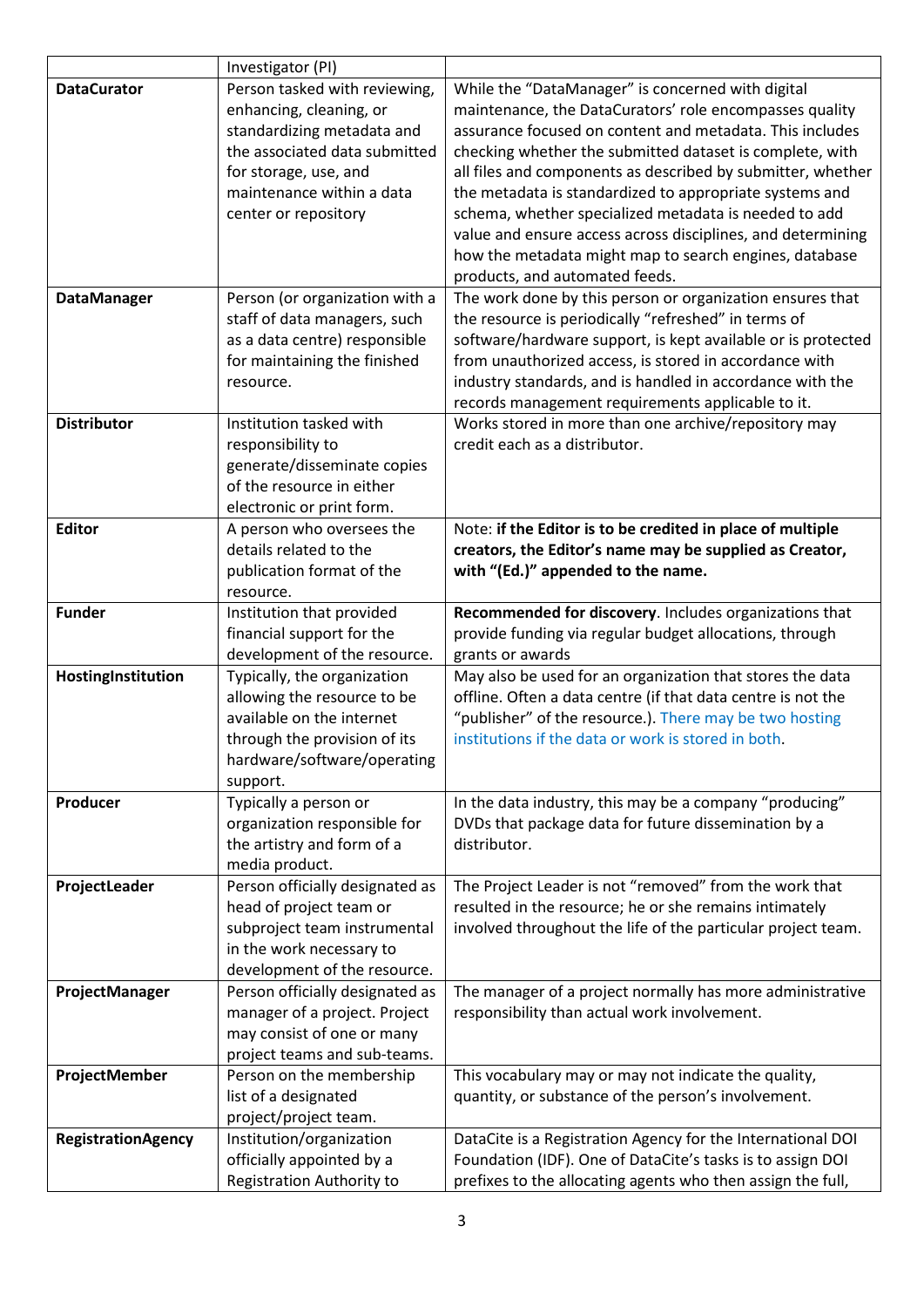|                              | handle specific tasks within a                       | specific character string to data clients, provide metadata                                                             |
|------------------------------|------------------------------------------------------|-------------------------------------------------------------------------------------------------------------------------|
|                              | defined area of responsibility.                      | back to the DataCite registry, etc.                                                                                     |
| <b>RegistrationAuthority</b> | A standards-setting body                             | The IDF serves as the Registration Authority for the                                                                    |
|                              | from which Registration                              | International Standards Organization (ISO) in the                                                                       |
|                              | Agencies obtain official                             | area/domain of Digital Object Identifiers.                                                                              |
|                              | recognition and guidance.                            |                                                                                                                         |
| RelatedPerson                | A person without a                                   | This person could be an author's intellectual mentor, a                                                                 |
|                              | specifically defined role in the                     | person providing intellectual leadership in the discipline or                                                           |
|                              | development of the resource,                         | subject domain, etc.                                                                                                    |
|                              | but who is someone the                               |                                                                                                                         |
|                              | author wishes to recognize.                          |                                                                                                                         |
| Researcher                   | A person involved in analysing                       | Should be a person, not an institution. Note that a person                                                              |
|                              | data or the results of an                            | involved in the gathering of data would fall under the                                                                  |
|                              | experiment or formal study.                          | contributorType "DataCollector." The researcher may find                                                                |
|                              | May indicate an intern or                            | additional data online and correlate it to the data collected                                                           |
|                              | assistant to one of the                              | for the experiment or study, for example.                                                                               |
|                              | authors who helped with                              |                                                                                                                         |
|                              | research but who was not so                          |                                                                                                                         |
|                              | "key" as to be listed as an                          |                                                                                                                         |
|                              | author.                                              |                                                                                                                         |
| ResearchGroup                | Typically refers to a group of                       | May operate at a narrower level of scope; may or may not                                                                |
|                              | individuals with a lab,                              | hold less administrative responsibility than a project team.                                                            |
|                              | department, or division; the                         |                                                                                                                         |
|                              | group has a particular,                              |                                                                                                                         |
|                              | defined focus of activity.                           |                                                                                                                         |
| RightsHolder                 |                                                      | Person or institution owning or managing property rights, including intellectual property                               |
|                              | rights over the resource.                            |                                                                                                                         |
| <b>Sponsor</b>               | Person or organization that                          | Includes organizations that provide in-kind support, through                                                            |
|                              | issued a contract or under the                       | donation, provision of people or a facility or                                                                          |
|                              | auspices of which a work has                         | instrumentation necessary for the development of the                                                                    |
|                              | been written, printed,                               | resource, etc.                                                                                                          |
|                              | published, developed, etc.                           |                                                                                                                         |
| Supervisor                   |                                                      | Designated administrator over one or more groups/teams working to produce a resource or                                 |
|                              | over one or more steps of a development process.     |                                                                                                                         |
|                              |                                                      |                                                                                                                         |
| WorkPackageLeader            |                                                      | A Work Package is a recognized data product, not all of which is included in publication. The                           |
|                              |                                                      | package, instead, may include notes, discarded documents, etc. The Work Package Leader is                               |
|                              |                                                      | responsible for ensuring the comprehensive contents, versioning, and availability of the                                |
|                              | Work Package during the development of the resource. |                                                                                                                         |
| <b>Other</b>                 | Any person or institution                            | Could be a photographer, artist, or writer whose                                                                        |
|                              | making a significant                                 | contribution helped to publicize the resource (as opposed                                                               |
|                              | contribution to the                                  | to creating it), a reviewer of the resource, someone                                                                    |
|                              | development and/or                                   | providing administrative services to the author (such as                                                                |
|                              | maintenance of the resource,                         | depositing updates into an online repository, analysing                                                                 |
|                              | but whose contribution does                          | usage, etc.), or one of many other roles.                                                                               |
|                              | not "fit" other controlled                           |                                                                                                                         |
|                              | vocabulary for                                       |                                                                                                                         |
|                              | contributorType.                                     |                                                                                                                         |
| <b>Descriptions</b>          |                                                      |                                                                                                                         |
| <b>Type</b>                  | <b>Abtract</b>                                       | Abstract: A brief description of the resource and the context                                                           |
|                              |                                                      |                                                                                                                         |
|                              |                                                      |                                                                                                                         |
|                              |                                                      | in which the resource was created. Note: the abstract shall<br>be understandable for a broader scientific community. It |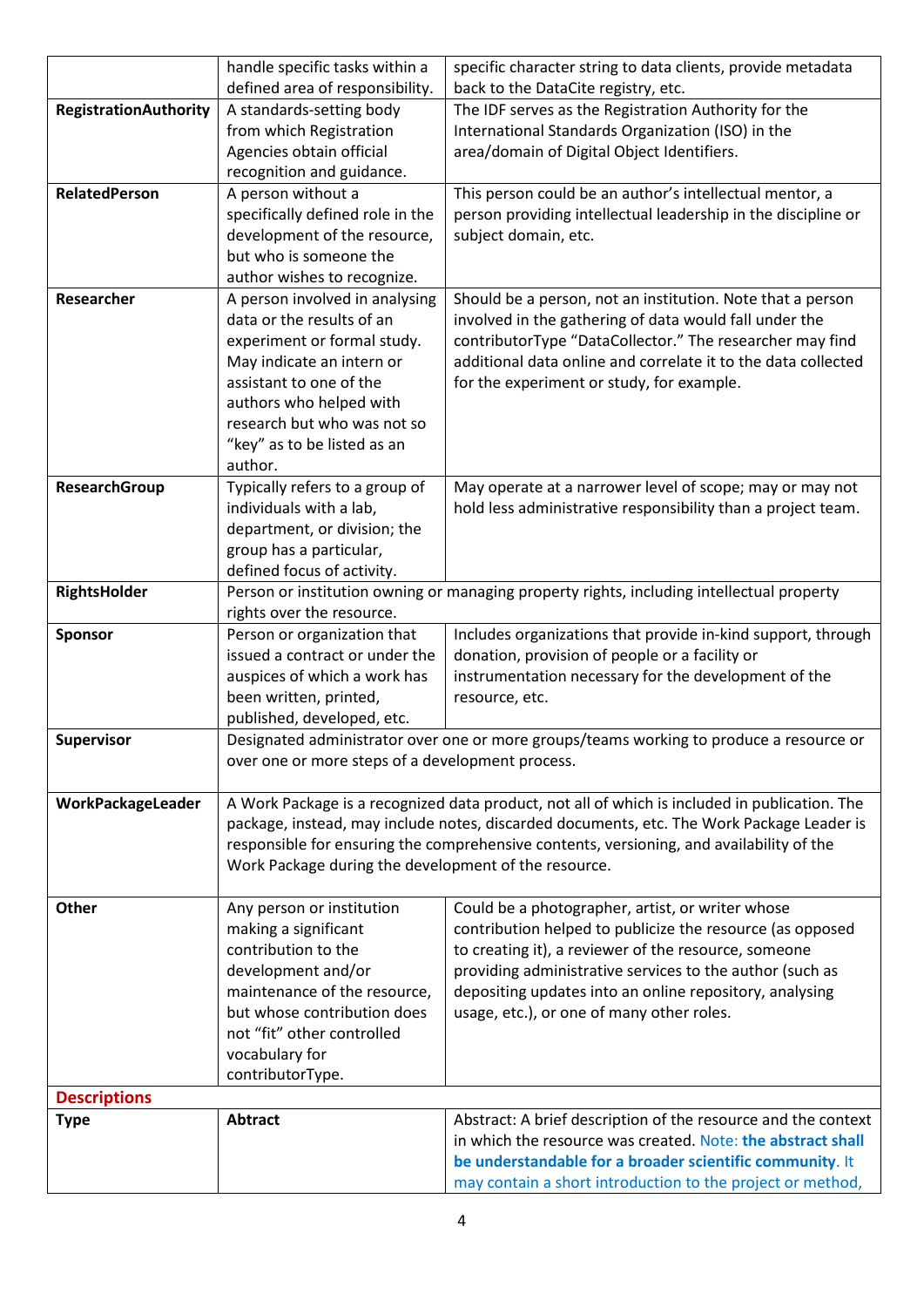|                                        |                               | names the partner/institutions, summary of datasets within      |
|----------------------------------------|-------------------------------|-----------------------------------------------------------------|
|                                        |                               | the publication (e.g. 7 boreholes reaching depths from 2-14     |
|                                        |                               | m" or "This DOI encompasses broadband seismic data from         |
|                                        |                               | c. 20 stations in Northern Chile, recorded since 2006"), etc.   |
|                                        |                               | (Recommended for discovery. Use "<br>" to indicate a line       |
|                                        |                               | break for improved rendering of multiple paragraphs, but        |
|                                        |                               | otherwise no html markup.)                                      |
|                                        | <b>Methods</b>                |                                                                 |
| <b>Type</b>                            |                               | The methodology employed for the study or research.             |
|                                        |                               | (Recommended for discovery.)                                    |
| <b>Type</b>                            | <b>Series Information</b>     | Information about a repeating series, such as volume, issue,    |
|                                        |                               | number.                                                         |
|                                        |                               | For dataset series, indicate relationships below "Related       |
|                                        |                               | Work" to other datasets. Use PartOf or HasPart to               |
|                                        |                               | characterise the relationship.                                  |
|                                        |                               | For use with grey literature. If providing an ISSN, use         |
|                                        |                               | "Related Work" and characterize the relationship with an        |
|                                        |                               | ISSN identifier.                                                |
| <b>Type</b>                            | <b>Table of Contents</b>      | TableOfContents: A listing of the Table of Contents. (Use       |
|                                        |                               | "<br>" to indicate a line break for improved rendering of       |
|                                        |                               | multiple paragraphs, but otherwise no html markup.)             |
| <b>Type</b>                            | other                         | Other: Other description information that does not fit into     |
|                                        |                               | an existing category (Use for any other description type.).     |
| Keywords via thesauri or free keywords |                               |                                                                 |
| Keywords → Thesauri                    | Standardised metadata         | Please select at least one keyword of each thesaurus by         |
|                                        | requires the selection of     | either using the tree (access to lower categories by clicking   |
|                                        | keywords of two different     | the + to the left of each name, selection of a password by      |
|                                        | thesauri: GEMET Thesaurus     | clicking the green "+" to the right) or us the search option to |
|                                        | (to follow INSPIRE            | identify appropriate keywords                                   |
|                                        | Guidelines), and NASA GCMD    |                                                                 |
|                                        | Science Keywords.             |                                                                 |
|                                        | Scheme, Scheme url,           | Will be filled automatically, when selecting passwords from     |
|                                        | Language                      | a thesaurus                                                     |
| Keywords → Free                        | Please enter additional       |                                                                 |
|                                        | keywords as appropriate       |                                                                 |
| <b>Spatial Coverage</b>                |                               |                                                                 |
| <b>Spatial Coverage</b>                | Spatial region or named place | It may be a bounding box (lat min, long min, lat max, long      |
|                                        | where the data was gathered   | max), one or several points (lat min, long min) or a free text  |
|                                        | or about which the data is    | description of a place (e.g. North Atlantic). You may enter     |
|                                        | focused.                      |                                                                 |
|                                        |                               | the coordinates (decimal degrees with at least 4 decimal        |
|                                        |                               | digits) directly or visually via the map (access via the "edit" |
|                                        |                               | symbol to the left)                                             |
| <b>Dates</b>                           |                               |                                                                 |
| <b>Dates</b>                           | <b>Created</b>                | The date the resource itself was put together; this could be    |
|                                        |                               | a single date for a final component, e.g., the finalised file   |
|                                        |                               | with all of the data. (Recommended for discovery.)              |
|                                        | <b>Embargo until</b>          | The date the resource is made publicly available. Use this      |
|                                        |                               | field to indicate the end of an embargo period.                 |
|                                        | Valid                         | The date or date range during which the dataset or resource     |
|                                        |                               | is accurate                                                     |
|                                        | <b>Temporal Coverage</b>      | Temporal coverage of time series: starting date, starting       |
|                                        |                               | time, end date, end time as appropriate.                        |
|                                        |                               | For ongoing surveys please enter only the starting date (and    |
|                                        |                               | time).                                                          |
|                                        |                               | For entering the year without further specification, please     |